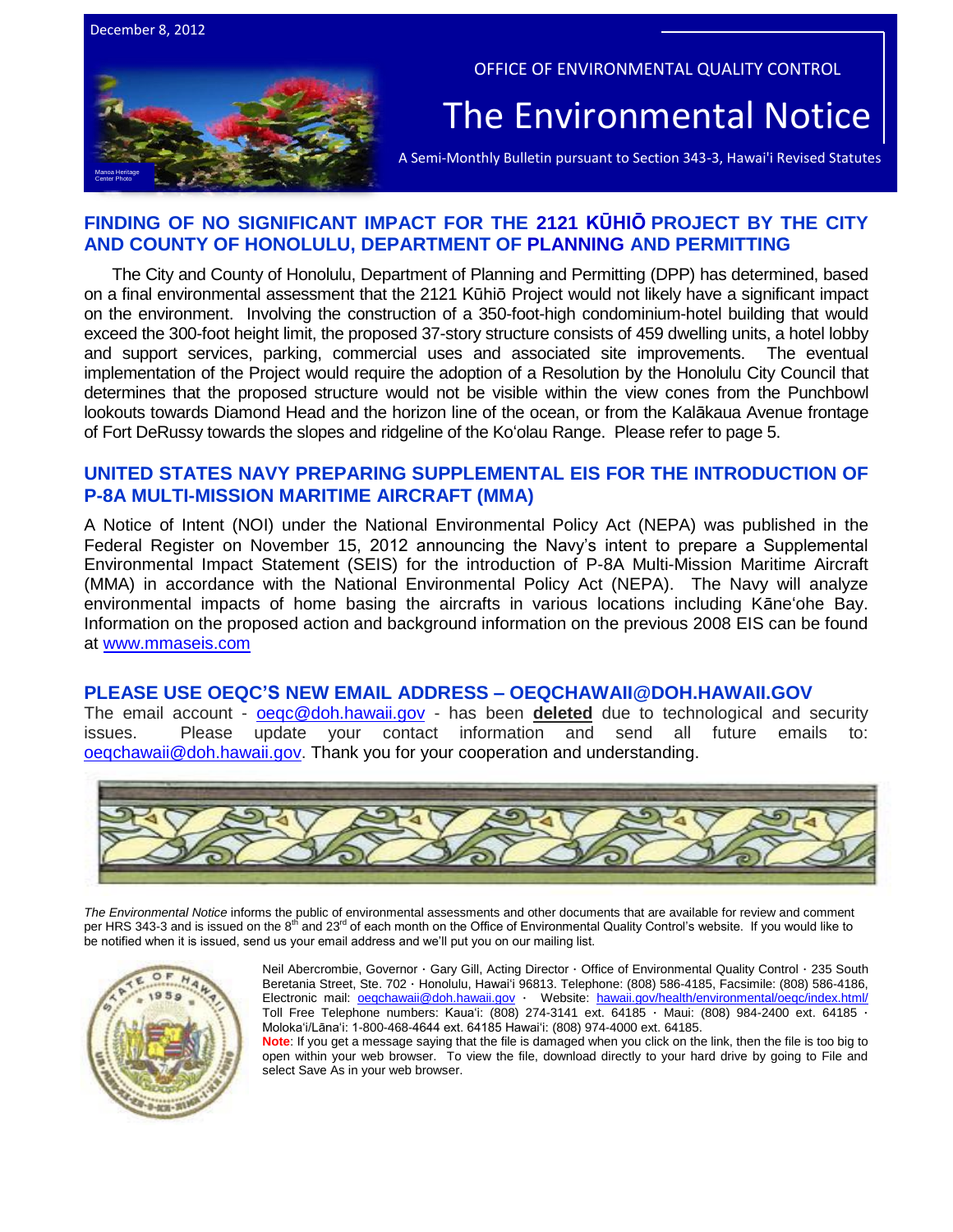### **FRONT PAGE**

 Finding of No Significant Impact for the 2121 Kūhiō Project by the City and County of Honolulu, Department of Planning & Permitting

- U. S. Navy Prepares a Supplemental EIS for the Introduction of P-8A Multi-Mission Maritime Aircraft
- Please Use OEQC's New Email OEQC@DOH.HAWAII.GOV

### **MAUI (HRS 343)**

| O'AHU (HRS 343)<br>5. University of Hawai'i Marine Center Relocation to Piers 34 & 35, Honolulu Harbor, 5(b) DEA (AFNSI)  5<br>7. Geary Landscaping, Erosion Control and Animal Husbandry Project, 5(c) FEA (FONSI)  6                                                                      |  |
|---------------------------------------------------------------------------------------------------------------------------------------------------------------------------------------------------------------------------------------------------------------------------------------------|--|
| KAUA'I (HRS 343)                                                                                                                                                                                                                                                                            |  |
| <b>COASTAL ZONE MANAGEMENT NOTICES</b>                                                                                                                                                                                                                                                      |  |
| <b>SHORELINE NOTICES</b>                                                                                                                                                                                                                                                                    |  |
|                                                                                                                                                                                                                                                                                             |  |
| <b>CONSERVATION DISTRICT NOTICES</b>                                                                                                                                                                                                                                                        |  |
| <b>FEDERAL NOTICES</b><br>1. Taking of Marine Mammals Incidental to Commercial Fishing Operations;<br><b>Endangered and Threatened Wildlife and Plants; Endangered Status for</b><br>2 <sup>1</sup><br>the Main Hawaiian Islands Insular False Killer Whale Distinct Population Segment  13 |  |
|                                                                                                                                                                                                                                                                                             |  |
|                                                                                                                                                                                                                                                                                             |  |

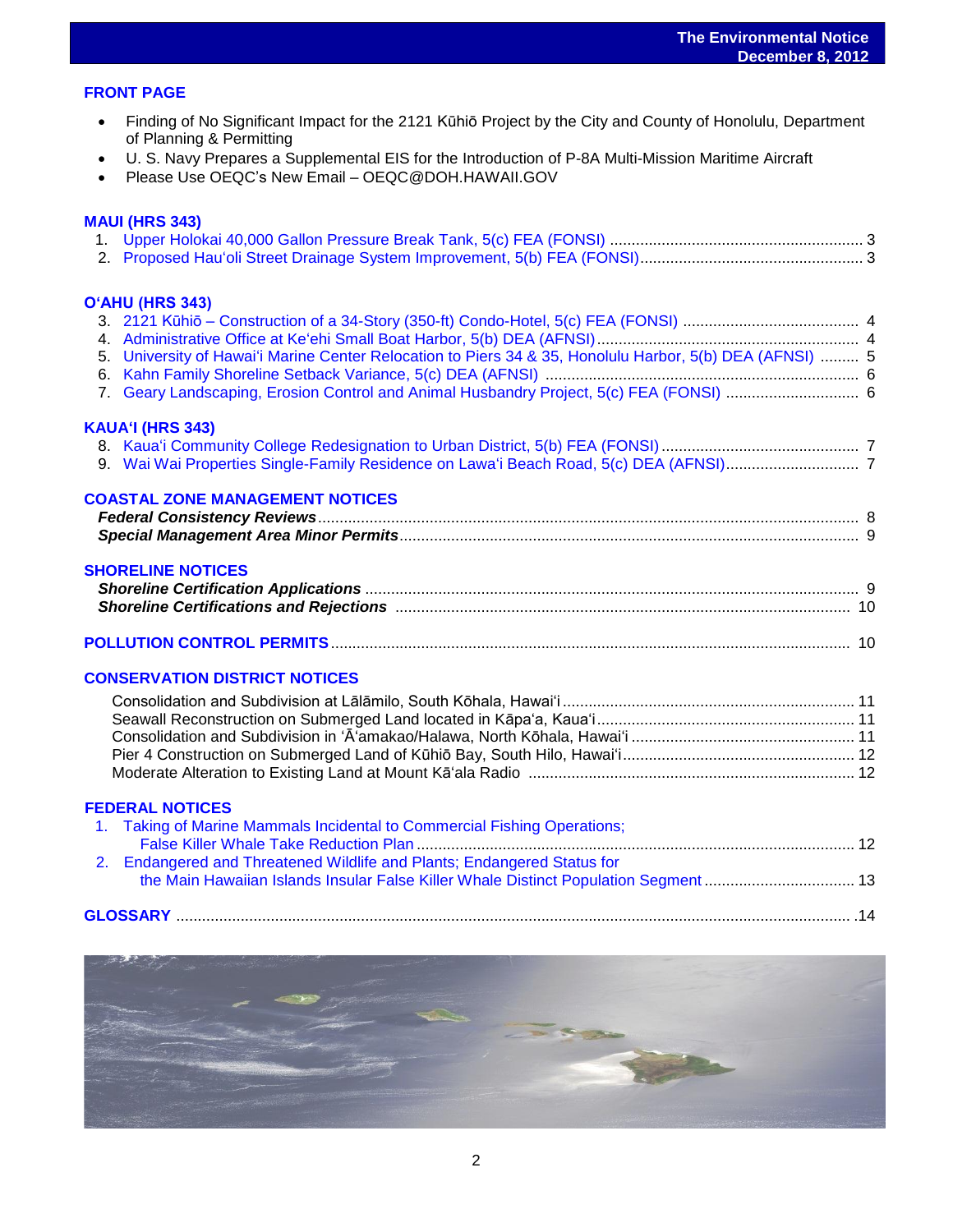## l, **MAUI (HRS 343)**

## **1. [Upper Holokai 40,000 Gallon Pressure Tank, 5\(c\)](http://oeqc.doh.hawaii.gov/Shared%20Documents/EA_and_EIS_Online_Library/Maui/2010s/2012-12-08-FEA-5C-Upper-Holokai-40000-Gallon-Pressure-Break-Tank.pdf) FEA (FONSI)**

| Island:           | Maui                                               |
|-------------------|----------------------------------------------------|
| District:         | Pe'ahi, Ha'iku                                     |
| TMK:              | (2) 2-8-005:115                                    |
| <b>Permits:</b>   | <b>Grading Permit</b>                              |
| <b>Applicant:</b> | West Maui Construction, LLC., 305 East Wākea       |
|                   | Avenue, Kahului, HI 96732.                         |
|                   | Contact: Glenn Tremble, (808) 877-4202             |
| <b>Approving</b>  |                                                    |
| Agency:           | Department of Water Supply, 200 South High Street, |
|                   | Wailuku, HI 96793.                                 |
|                   | Contact: David Taylor, (808) 270-7816              |
| <b>Status:</b>    | Finding of No Significant Impact Determination     |



The project involves the construction of a 40,000 gallon pressure break tank on County owned property located at the corner of South Holokai Road and Kaupakalua Road. The parcel size is .226 acres and is identified by Tax Map Key Number (2) 2-8-005:115. Related onsite infrastructure includes associated pipes and valves and a perimeter road. Off-site improvements consist of connections to existing water lines on South Holokai Road and a drain line. The site previously contained a 10,000 gallon redwood tank that has since been removed. The objective of the project is to replace the previous tank and ensure reliable water pressure for down gradient water users as well as to provide a storage buffer for users in the immediate service area.

## **2. [Hau'oli Street Drainage System Improvements, 5\(b\)](http://oeqc.doh.hawaii.gov/Shared%20Documents/EA_and_EIS_Online_Library/Maui/2010s/2012-12-08-FEA-5B-Hauoli-Street-Drainage-System-Improvements.pdf) FEA (FONSI)**

| Island:                        | Maui                                                          |
|--------------------------------|---------------------------------------------------------------|
| <b>District:</b>               | Wailuku                                                       |
| TMK:                           | $(2)3 - 8 - 005:003$ and 017 (pors.) and $(2)3 - 8 - 005:003$ |
|                                | 014:011 and 015 (pors.)                                       |
| <b>Permits:</b>                | Special Management Area, Shoreline Setback,                   |
|                                | Construction Permit (e.g., grading, NPDES)                    |
| <b>Proposing/Determination</b> |                                                               |
| Agency:                        | Department of Public Works, 200 South High                    |
|                                | Street, Wailuku, HI 96793.                                    |
|                                | Contact: Wendy Kobashigawa, (808)270-7745                     |
| <b>Consultant:</b>             | Munekiyo & Hiraga, Inc., 305 High Street, Suite               |
|                                | 104, Wailuku, HI 96793                                        |
|                                | Contact: Michael T. Munekiyo, (808) 244-2015                  |
| Status:                        | Finding of No Significant Impact Determination                |



The proposed action includes the replacement of the existing box culvert that crosses Hau'oli Street with a 4-foot by 8-foot double cell box culvert with inlet control, along with modifications to the existing concrete drainage channel. Hau'oli Street will be re-graded to direct runoff towards the drainage channel. Together, these improvements will increase the capacity of the drainage system to handle storm water flow and alleviate flooding and overtopping along Hau'oli Street. The proposed action also involves the construction of an approximately 200-foot by 150-foot earthen water quality basin and grassed drainage channel on the *mauka* side of Hau'oli Street which will be designed to allow sediment and particulates to settle before runoff drains into the culvert and discharges into the ocean. A new gravel access road will enable access for maintenance of the water quality basin.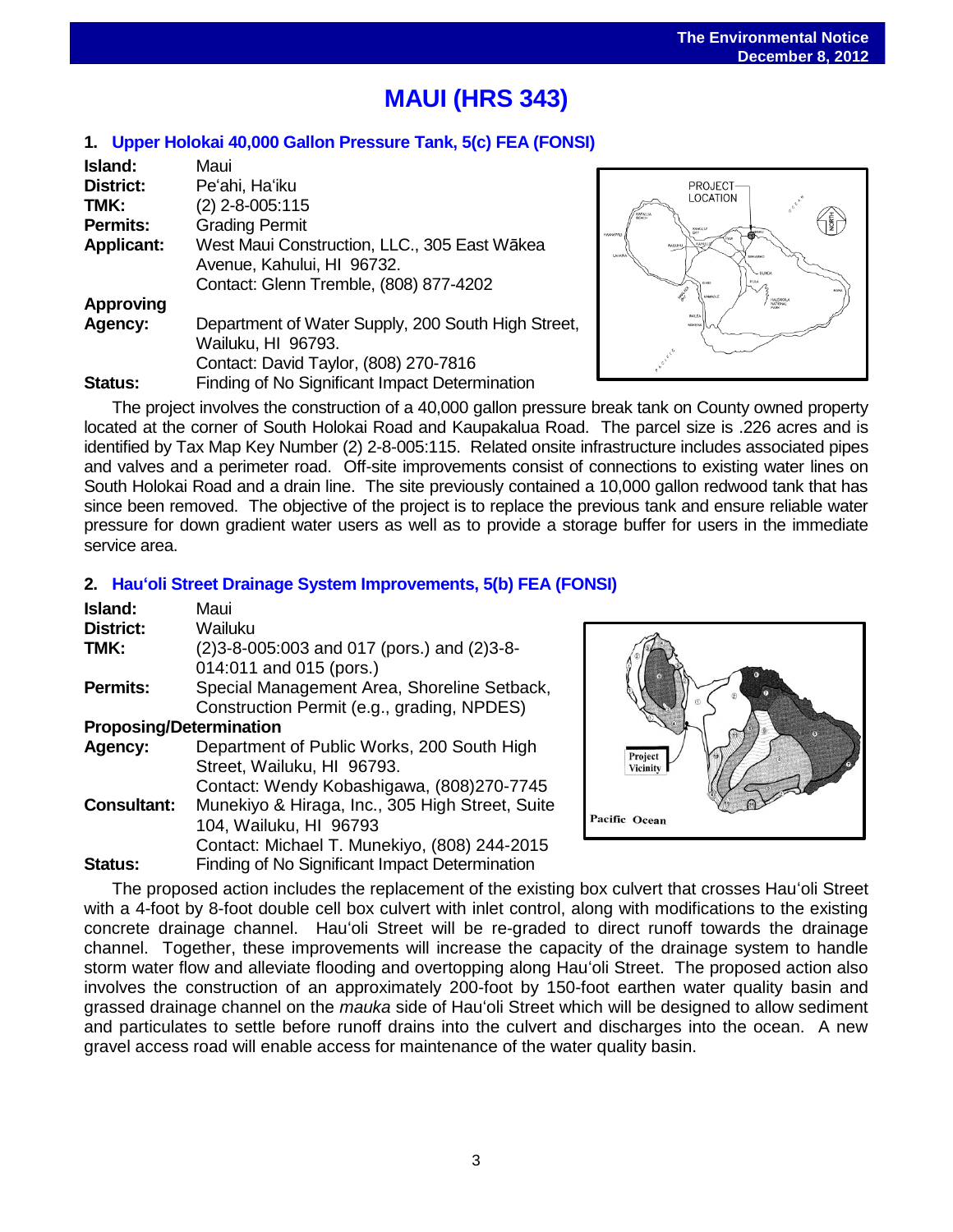## ֖֖֧֧֧֚֚֚֚֚֚֚֚֚֚֚֚֚֚֚֚֚֚֚֚֬֡֡֡֡֬֝֬֝֓֡֬֝֓֡֬ **OʻAHU (HRS 343)**

## **3. [2121 Kūhiō, 5\(c](http://oeqc.doh.hawaii.gov/Shared%20Documents/EA_and_EIS_Online_Library/Oahu/2010s/2012-12-08-FEA-5C-2121-Kuhio.pdf)) FEA (FONSI)**

| Island:<br><b>District:</b> | Oʻahu<br>Honolulu                                                                                        |  |
|-----------------------------|----------------------------------------------------------------------------------------------------------|--|
| TMK:                        | 2-6-18: 10, 42, 43 and 52                                                                                |  |
| <b>Permits:</b>             | Waikīkī Special District Permit (Major), Surface                                                         |  |
|                             | Encroachment Variance, Subdivision for Pedestrian                                                        |  |
|                             | Easement, Trenching Permit, Grading Permit, Drain                                                        |  |
|                             | Connection, Sewer Connection, Flood Study, Street                                                        |  |
|                             | Usage, Construction Dewatering Permit, National                                                          |  |
|                             | Pollutant Discharge Elimination Permit, Construction                                                     |  |
|                             | Noise Permit, Construction Plan Approval, and                                                            |  |
|                             | <b>Building Permits.</b>                                                                                 |  |
| <b>Applicant:</b>           | PACREP LLC., 10880 Wilshire Boulevard, Suite 2222, Los Angeles, CA 90024.                                |  |
|                             | Contact: Jason Grosfeld, (310) 500-2955                                                                  |  |
| <b>Approving</b>            |                                                                                                          |  |
| Agency:                     | Department of Planning and Permitting, 650 South King Street, 7 <sup>th</sup> Floor, Honolulu, HI 96813. |  |
|                             | Contact: Kiyomi Oyama, (808) 768-8034                                                                    |  |
| <b>Consultant:</b>          | Kusao & Kurahashi, Inc., 2752 Woodlawn Drive, Suite 5-202, Honolulu, HI 96822.                           |  |
|                             | Contact: Keith Kurahashi, (808) 988-2231                                                                 |  |
| <b>Status:</b>              | Finding of No Significant Impact Determination                                                           |  |
|                             |                                                                                                          |  |

The 2121 Kūhiō Project (Project) involves the construction of a new 37-story, 350-fooot high condohotel consisting of 459 dwelling units, a hotel lobby and support services, parking, commercial uses (such as restaurant and retail establishments), and appurtenant site improvements. The 3.525-acre project site consists of four joint-developed lots fronting Kūhiō Avenue, Kalaimoku Street, and Kalākaua Avenue. Existing development on the site include a retail complex ("2100 Kalākaua," Parcel 10) and a surface parking lot (Parcel 43). The proposed 350-foot-high building will exceed the 300-foot height limit which requires the adoption of a Resolution by the Honolulu City Council (Council). The Council must determine that the building would not be visible within the view cones from the Punchbowl lookouts towards Diamond Head and the horizon line of the ocean, or from the Kalākaua Avenue frontage of Fort DeRussy towards the slopes and ridgeline of the Ko'olau Range. Construction-related traffic, air, and noise impacts will be shortterm in nature. No significant adverse impacts, cumulative impacts, and secondary impacts are anticipated from the proposed improvements.

## **4. [Administrative Office at Ke'ehi Small Boat Harbor, 5\(b\)](http://oeqc.doh.hawaii.gov/Shared%20Documents/EA_and_EIS_Online_Library/Oahu/2010s/2012-12-08-DEA-5B-Administrative-Office-at-Keehi-Small-Boat-Harbor.pdf) DEA (AFNSI)**

| Island:                        | Oʻahu                                             |
|--------------------------------|---------------------------------------------------|
| District:                      | Honolulu                                          |
| TMK:                           | $1-2-025:024$ (por.)                              |
| <b>Permits:</b>                | Special Management Area                           |
| <b>Proposing/Determination</b> |                                                   |
| Agency:                        | Department of Land and Natural Resources,         |
|                                | Division of Boating and Ocean Recreation, 333     |
|                                | Queen Street, Suite 300, Honolulu, HI 96813.      |
|                                | Contact: Eric Yuasa, (808) 587-0122               |
| Status:                        | Statutory 30-day public review and comment period |
|                                | starts, comments are due by January 7, 2013. Send |
|                                | comments to the proposing/determination agency.   |

)AHI Project Location

The State DLNR, Division of Boating and Ocean Recreation (DOBOR) currently rents space on the third floor (Suite 300) in the Melim Building located in Downtown Honolulu at 333 Queen Street, Honolulu, Hawai'i, 96813. Parking for DOBOR employees working in the Melim Building is limited and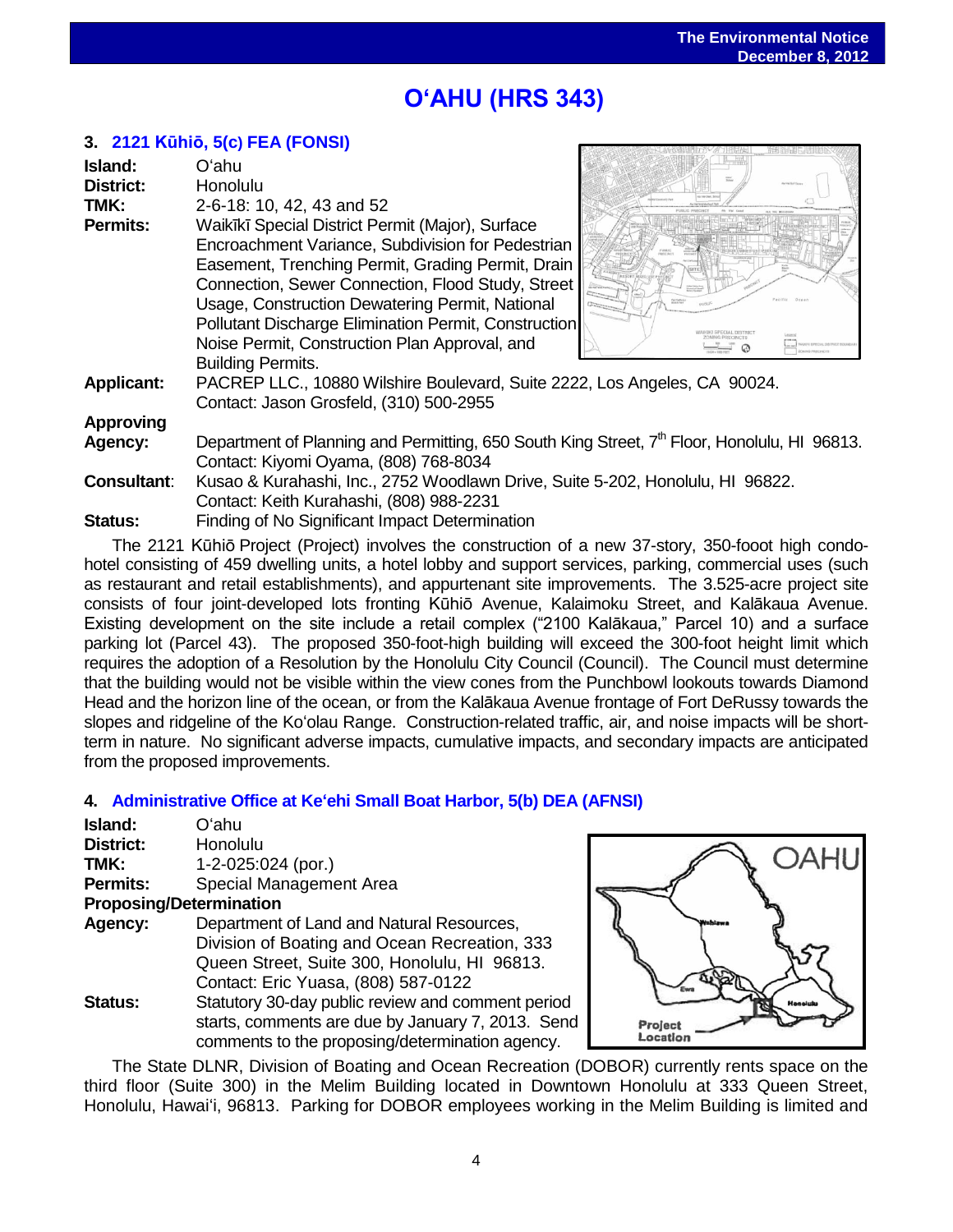very costly. Parking for visitors conducting business or attending meetings at the Administrative Office is limited to 8 parking meters on Richards Street and 30 minute parking stalls at the Post Office Parking lot. The new Administrative Office will save DOBOR approximately \$170,000 per year in lease rent, provide more office space and parking for its employees and be more accessible for people conducting business or attending meetings at the Administrative Office. The project site is located in the Ke'ehi Small Boat Harbor at 4 Sand Island Access Road, Honolulu, Hawai'i. The proposed activity will take place on an unpaved parking area, which is approximately 15,000 S.F. or 0.344 Acres and an existing maintenance facility, which is approximately 3,000 S.F. or 0.068 Acres. The proposed improvements, includes a new 50' X 80' two-story building with an open deck and covered lanai; and an accessible ramp/walkway to the building; a new 24' X 36' single story building. Site improvements will include minor grading; installation of asphalt paving, utilities and chain-link fence along the perimeter of the parking area to address security requirements. Most of the existing 6' tall chain-link fencing will remain in place and be incorporated into the final site improvements. New 6' tall chain-link fencing will be connected to the existing fence along the Makai and 'Ewa ends of the project site. Approximately 20 parking stalls will be provided for DOBOR employees and visitors. Two of the parking stalls will comply with Americans with Disabilities Act Access Guidelines. All outdoor lighting will be full cutoff fixtures to minimize impacts to nocturnal wildlife by light pollution.

## **5. [University of Hawai'i Marine Center Relocation to Piers 34 and 35, 5\(b\) DEA \(AFNSI\)](http://oeqc.doh.hawaii.gov/Shared%20Documents/EA_and_EIS_Online_Library/Oahu/2010s/2012-12-08-DEA-5B-University-Hawaii-Marine-Center-Relocation-Piers-34-and-35-Honolulu-Harbor.pdf)**

| Island:          | Oʻahu                                                                                                                   |
|------------------|-------------------------------------------------------------------------------------------------------------------------|
| <b>District:</b> | Honolulu                                                                                                                |
| TMK:             | (1) 1-5-34:7, 10, 17, 22, 24, 25, and portions of 4,<br>5, 8, 22, and 26; (1)1-5-35: portion 8; (1)1-5-36:<br>portion 2 |
| <b>Permits:</b>  | Section 10 Permit, NPDES permits (NOI, Form                                                                             |

C, Form G), Section 401 Water Quality Certification, Section 404, CZM Consistency Determination, Grading Permit, Community Noise Control Permit, building and construction permits



**Proposing/Determination**

- **Agency:** Department of Transportation, Harbors Division, 79 South Nimitz Highway, Honolulu, HI 96813. Contact: Carter Luke, (808) 587-1862
- **Consultant:** Cardno TEC, Inc., 1003 Bishop Street, Suite 1550, Honolulu, HI 96813. Contact: Scott Glenn

**Status:** Statutory 30-day public review and comment period starts, comments are due by January 7, 2013. Send comments to the proposing/determination agency and consultant.

The State of Hawai'i, Department of Transportation, Harbors Division (DOT Harbors) proposes, with the University of Hawai'i's (UH) concurrence, to relocate the UH Marine Center (UHMC) from its current location at Snug Harbor to an approximately 6-acre site at Piers 34 and 35. The existing facility at Piers 34 and 35 would be renovated and later expanded to accommodate the new use. The purpose of the proposed action is identified in the *Honolulu Waterfront Master Plan Final Report* and the updated plan *O'ahu Commercial Harbors 2020 Master Plan*. Since 1989 a suitable location has been sought. In 1994, Pier 38 was proposed; however, subsequent planning efforts concluded that Pier 38 would be better suited for the Fishing Village. To underscore the need for relocation to allow use of the former Kapālama Military Reservation (KMR) to expand the cargo handling capacity and capability of Honolulu Harbor while preserving the research and educational programs at UHMC, the 2006 House Concurrent Resolution 266 requested UH collaborate with DOT to pursue on a priority basis the relocation of the UHMC from the former KMR area. In 2007, Governor's Executive Order No. 4206 transferred the control of Snug Harbor and the surrounding areas currently leased to UH for its UHMC to DOT Harbors for addition to Honolulu Harbor. The proposed action is also needed to redevelop the former KMR and adjacent lands as a full-scale modern containerized cargo terminal. It is also needed to allow the UH to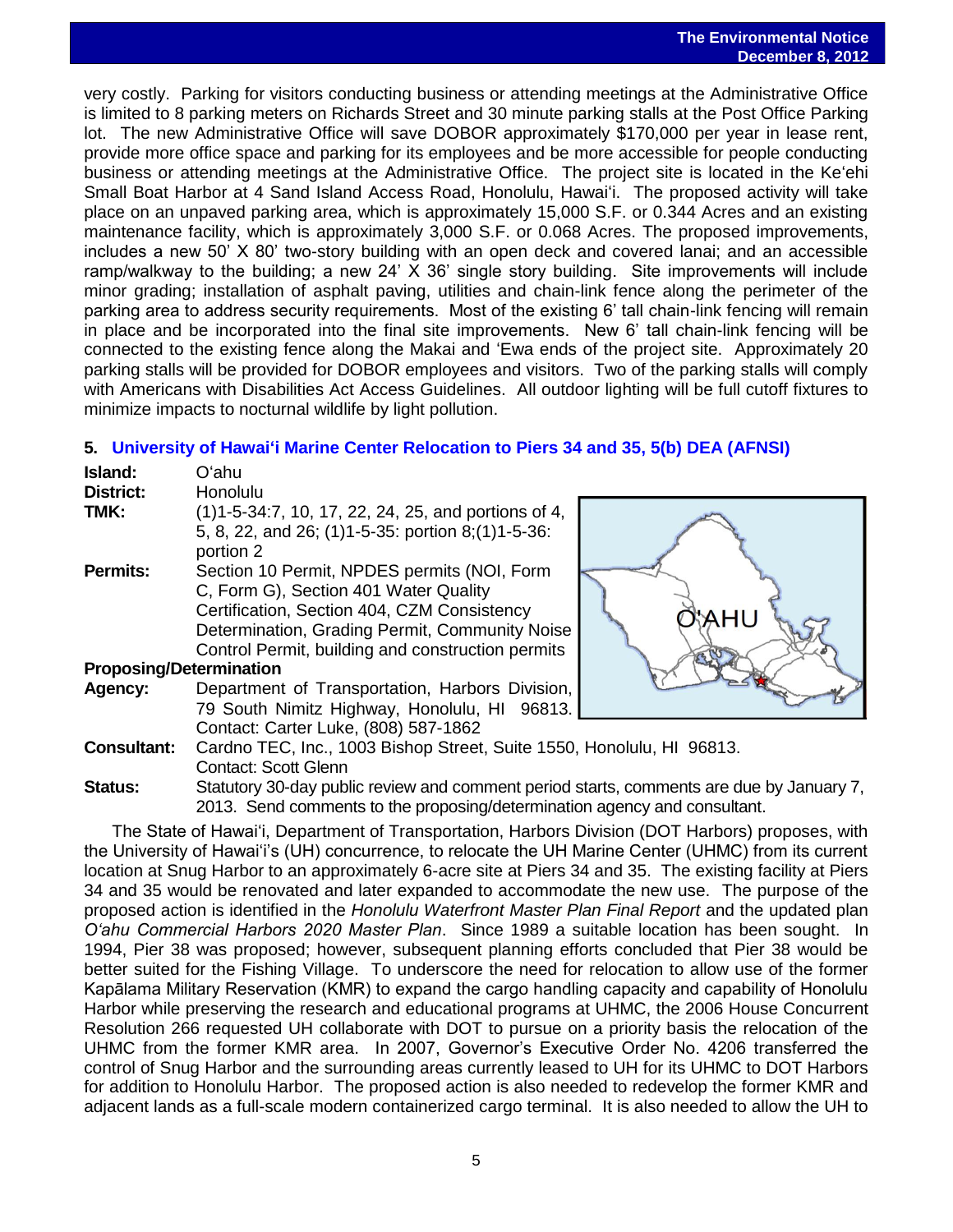**December 6, 2012**<br>judiciously plan and commit funds in furtherance of its goals and objectives for marine education and research at the UHMC.

## **6. Kahn Shoreline Setback Variance [for a Seawall at Wailupe Circle, 5\(c\)](http://oeqc.doh.hawaii.gov/Shared%20Documents/EA_and_EIS_Online_Library/Oahu/2010s/2012-12-08-DEA-5C-Kahn-Family-Shoreline-Setback-Variance.pdf) DEA (AFNSI)**

| Island:            | Oʻahu                                                                                    |          |
|--------------------|------------------------------------------------------------------------------------------|----------|
| <b>District:</b>   | Honolulu                                                                                 |          |
| TMK:               | $3 - 6 - 1:38$                                                                           |          |
| <b>Permits:</b>    | <b>Shoreline Setback Variance</b>                                                        |          |
| <b>Applicant:</b>  | Philippe and Sonia Kahn c/o Darcey Builders, Inc., 501                                   |          |
|                    | Sumner Street, No. 605, Honolulu, HI 96817.                                              |          |
| <b>Approving</b>   |                                                                                          |          |
| Agency:            | City and County of Honolulu, Department of Planning and                                  |          |
|                    | Permitting, 650 S. King St., 7 <sup>th</sup> Floor, Honolulu, HI 96813.                  |          |
|                    | Contact: Jenny Lee, (808) 768-8027                                                       |          |
| <b>Consultant:</b> | Analytical Planning Consultants, Inc., 928 Nu'uanu                                       | Proiect  |
|                    | Avenue, Suite 502, Honolulu, HI 96817.                                                   | Location |
|                    | Contact: Lauri Clegg, (808) 536-5695                                                     |          |
| <b>Status:</b>     | Statutory 30-day public review and comment period starts, comments are due by January 7, |          |
|                    | 2013. Send comments to the applicant, approving agency and consultant.                   |          |

The Applicant is seeking a shoreline Setback Variance (SSV) for the following work within the shoreline setback area: An increase in the width of the base of the six-foot high concrete rubble masonry (CRM) seawall and/or retaining wall (which was authorized by SSV No. 2010/SV-10) and construction of a new, two-foot high CRM retaining wall mauka (landward) of the seawall, with an approximately three-foot wide planting and/or terraced area between the two walls. The proposed work will also include excavation and backfilling to the top of the two-foot high CRM wall (landward) to match the existing grade of the yard. On April 28, 2011 the Department of Planning and Permitting (DPP) granted an SSV for partial approval of the applicant's request, to allow repair and enlargement of the nonconforming seawall to a maximum height of six feet. The DPP has determined that the revised proposal to increase the width of the seawall base and construct a new two-foot high terraced wall exceeds the scope of the previous project and environmental analysis and requires a new SSV application and additional environmental review.

### **7. [Geary Landscaping, Erosion Control and Animal Husbandry Project, 5\(c\)](http://oeqc.doh.hawaii.gov/Shared%20Documents/EA_and_EIS_Online_Library/Oahu/2010s/2012-12-08-FEA-5C-Geary-Landscaping-Erosion-Control-and-Animal-Husbandry-Kaneohe.pdf) FEA (FONSI)**

| Island:                               | Oʻahu                                                                                                                                                                  |          |
|---------------------------------------|------------------------------------------------------------------------------------------------------------------------------------------------------------------------|----------|
| District:                             | Ko'olaupoko                                                                                                                                                            |          |
| TMK:                                  | $(1)$ 4-5-032:001                                                                                                                                                      |          |
| <b>Permits:</b>                       | <b>Conservation District Use Permit</b>                                                                                                                                | <b>K</b> |
| <b>Applicant:</b><br><b>Approving</b> | Sharon E. Geary, 326 Lanipō Dr., Kailua, HI 96734.                                                                                                                     |          |
| Agency:                               | Department of Land and Natural Resources, Office of<br>Conservation and Coastal Lands, Kalanimoku<br>Building, 1151 Punchbowl Street, Room 131,<br>Honolulu, HI 96813. |          |
|                                       | Contact: Samuel J. Lemmo, (808) 587-0377                                                                                                                               |          |
| <b>Consultant:</b>                    | Joe Simmons, c/o Project Solutions, Inc., 365 Auwinala Ro                                                                                                              |          |
| Statue:                               | Statutory 30-day public review and comment period starts, co                                                                                                           |          |



**J., Kailua, HI 96734** day public review and comment period starts, comments are due by January 7. 2013. Send comments to the applicant, approving agency and consultant.

The property owner proposes using portions of the subject parcel for landscaping and animal husbandry for non-commercial purposes. No residence is proposed. The property owner's interest in horticulture and utilization of permaculture techniques (a system of cultivation that creates a selfsustaining ecosystem) is reflected in the specific uses sought in this Conservation District Use Application. Approximately 12 acres of the parcel's 56.28 acres would be used for landscaping, though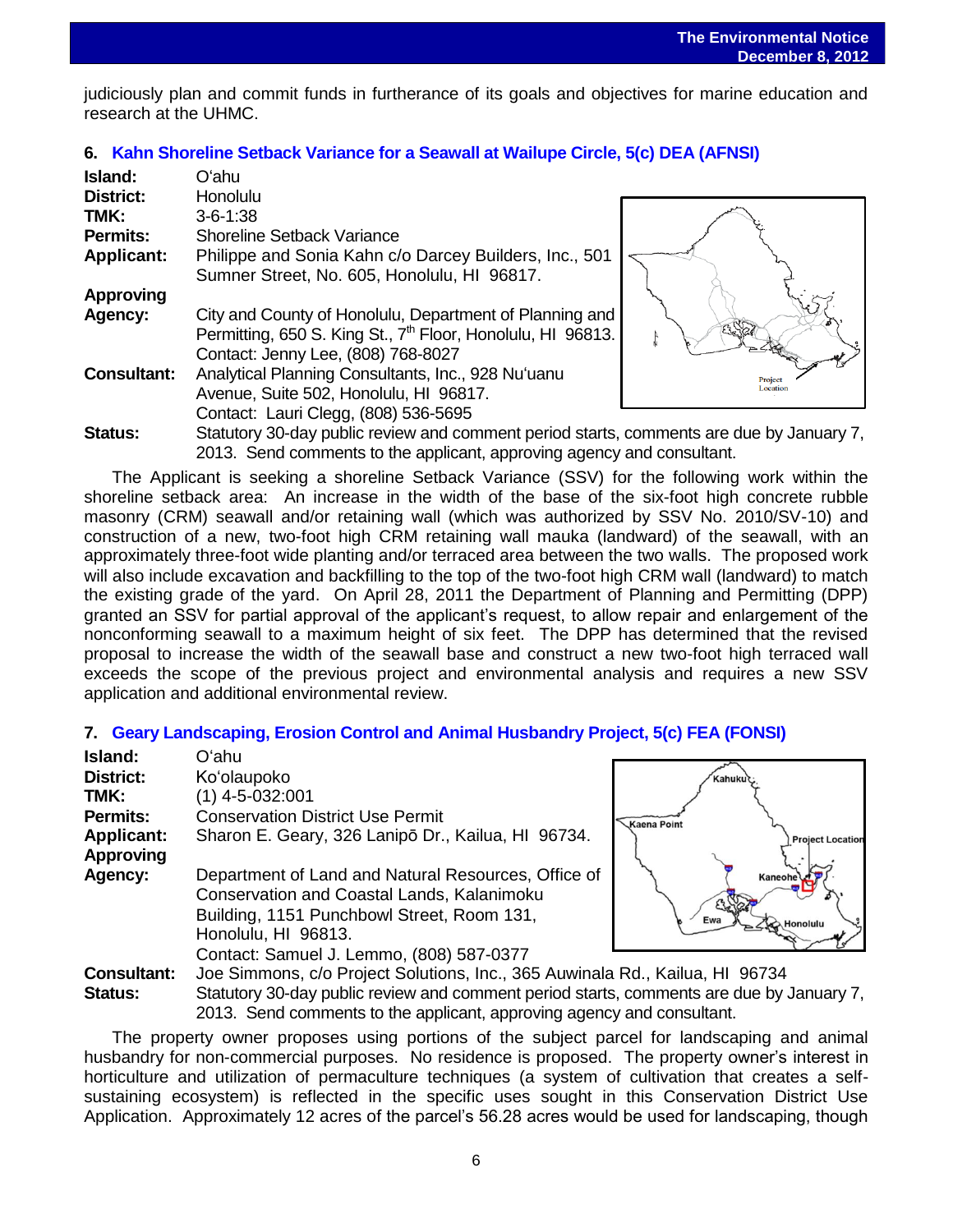ground disturbing activities would be limited to only a fraction of the 12 acres. Plants to be introduced to the property include a variety of native and non-native grasses, fruits, vegetables, flower, shrubs and trees, all known to exist in Hawaiʻi and not considered noxious species. Erosion control and soil improvement is proposed as a means to support landscaping. Approximately 3 acres would be fenced as pasture for small flocks of domestic animals. Up to six goats and up to six sheep, 24 chickens (no roosters) and up to 12 ducks (female only) are proposed to be housed within the pasture area in appropriate shelters (including a duck pond). Manufactured compost bins designed to contain odors will be located in the animal pasture area.

## **KAUAʻI (HRS 343)**

## **8. [Kaua'i Community College Redesignation to Urban District, 5\(b\)](http://oeqc.doh.hawaii.gov/Shared%20Documents/EA_and_EIS_Online_Library/Kauai/2010s/2012-12-08-FEA-5B-Kauai-Community-College-Urban-District-Redesignation.pdf) FEA (FONSI)**

**Island:** Kaua'i **District:** Līhu'e

**TMK:** 3-4-07: 01, 02, 03, and 06

**Permits:** Department of Health: Noise Variance Permit, Permit for Air Emissions, National Pollutant Discharge Elimination System (NPDES) General Permit for Storm Water Associated with Construction, Disabilities Communication and Access Board (DCAB), Review pursuant to the Americans with Disabilities Act Accessibility Guidelines (ADAAG), State Historic Preservation



Division, Historic Buildings Review, County of Hawai'i: Planning Department Use Permit, Building Permit, Grading Permit

## **Proposing/ Determination**

- **Agency:** University of Hawai'i Community Colleges, 2327 Dole Street, Honolulu, HI 96822. Contact: Mr. Brian Kashiwaeda, (808) 956-0864
- **Consultant:** Wilson Okamoto Corporation, 1907 South Beretania St., Suite 400, Honolulu, HI 96813 Contact: Mr. Earl Matsukawa, (808) 946-2277
- **Status:** Finding of No Significant Impact Determination

Kaua'i Community College (KCC), located along Kaumuali'i Highway in Puhi on the Island of Kaua'i is presently designated as Agricultural District on the State Land Use District Boundary Map and Agricultural District under the County's Zoning Map. As a result, the University of Hawai'i Community Colleges (UHCC) proposes to re-designate the campus property to Urban District, a more appropriate land use classification. KCC encompasses approximately 199 acres and is further identified as Tax Map Key (TMK) 3-4-07: 01, 02, 03, and 06. The KCC Long Range Development Plan proposes the development of the existing KCC campus site to accommodate a population of 3,000 full time equivalent (FTE) students with an interim phase of 1,500 FTE students. Development of the existing campus was permitted through a Special Permit granted by the State Land Use Commission. However, the County Planning Department informed KCC that future expansion of the campus would not be permitted through another Special Permit. Re-designating the KCC campus from the State Agricultural District to the Urban District would be appropriate due to its developed character. The University of Hawai'i Community Colleges (UHCC) proposes to amend the State Land Use Boundary to re-designate approximately 153-acres of the KCC campus from Agricultural District to Urban District. The 153 acres consists of the campus core and the areas surrounding Pūnana Leo o Kaua'i Pre-School and Kawaikini New Century Public Charter School (TMK: 3-4-07: por. 01, 02, and 03).

## **9. [Wai Wai Properties Single-Family Residence on Lawa'i Beach Road, 5\(c\)](http://oeqc.doh.hawaii.gov/Shared%20Documents/EA_and_EIS_Online_Library/Kauai/2010s/2012-12-08-DEA-5C-Wai-Wai-Properties-Single-Family-Residence-Lawai-Beach-Road-Kauai.pdf) DEA (AFNSI)**

**Island:** Kaua'i **District:** Kōloa **TMK:** 4-2-6-3:008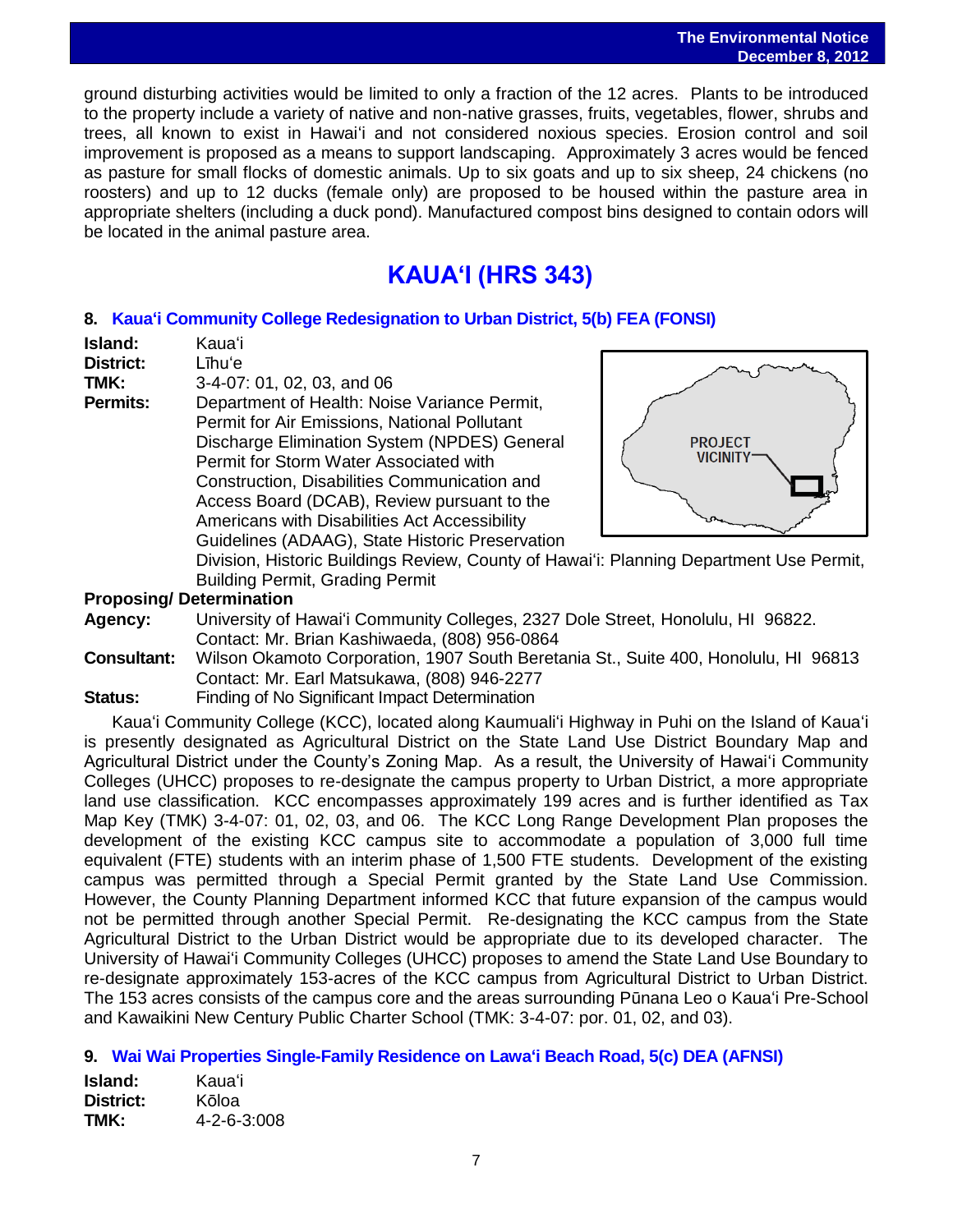| Shoreline Setback Variance & Class IV Zoning Permit<br>Wai Wai Properties, LLC & Jochner Living Trust,<br>PO Box 69, Kōloa, HI 96756.<br>Contact: Hannah Sirois, (808) 639-2367 |                                    |
|---------------------------------------------------------------------------------------------------------------------------------------------------------------------------------|------------------------------------|
|                                                                                                                                                                                 |                                    |
| County of Kaua'i, Planning Department, 4444<br>Rice St., Suite 473, Līhu'e, HI 96766.<br>Contact: Jody Galinato, (808) 241-4065                                                 |                                    |
| Greg Kamm Planning & Management, 2284<br>Wilikō St., Līhu'e, HI 96766.                                                                                                          |                                    |
| Statutory 30-day public review and comment<br>period starts, comments are due by January 7,<br>2013. Send comments to the applicant, approving<br>agency and consultant.        |                                    |
|                                                                                                                                                                                 | Contact: Greg Kamm, (808) 742-1144 |



The Applicant is proposing to construct one single-family residence on the subject property, along with a garage, full underground utilities, landscaping and a new septic system. There previously was a residence on the property from at least 1947 to 2005, when it was demolished. Almost all the lots along the makai side of Lawa'i Beach Road have dwellings constructed on them, including the lots of both sides of the subject property. This is one of the few vacant lots remaining. Almost all these dwellings were constructed under a more lenient shoreline setback policy. Due to the very small size of the lot (6,820 square feet) and the required street setback, the required septic system setbacks, the requirement for off-street parking and the current shoreline setback policy, the cottage will intrude to some degree into to the 40' setback from the recently-certified shoreline. No adverse environmental or other negative impacts are anticipated. The use is the same as all the neighboring properties and is the same as previously existed on the property.

## **COASTAL ZONE MANAGEMENT NOTICES**

## **Federal Consistency Reviews**

The Hawai'i Coastal Zone Management (CZM) Program has received the following federal actions to review for consistency with the CZM objectives and policies in Chapter 205A, Hawai'i Revised Statutes. This public notice is being provided in accordance with section 306(d)(14) of the National Coastal Zone Management Act of 1972, as amended. For general information about CZM federal consistency please call John Nakagawa with the Hawai'i CZM Program at 587-2878. For neighboring islands use the following toll free numbers: Lāna'i & Moloka'i: 468- 4644 x72878, Kaua'i: 274-3141 x72878, Maui: 984-2400 x72878 or Hawai'i: 974-4000 x72878. For specific information or questions about an action listed below please contact the CZM staff person identified for each action. Federally mandated deadlines require that comments be received by the date specified for each CZM consistency review. Comments may be submitted by mail, electronic mail or fax, as indicated below.

| Mail:                | State Office of Planning                                 |
|----------------------|----------------------------------------------------------|
|                      | Department of Business, Economic Development and Tourism |
|                      | P.O. Box 2359                                            |
|                      | Honolulu, Hawai'i 96804                                  |
| <i><b>Email:</b></i> | jnakagaw@dbedt.hawaii.gov                                |
| Fax:                 | (808) 587-2899                                           |

### **Ala Wai Boat Harbor Ticket Booth, Honolulu, O'ahu**

| <b>Applicant:</b>      | Hawaiian Parasail, Inc.       |  |  |
|------------------------|-------------------------------|--|--|
| Contact:               | Mark Neumann, (808) 636-6611  |  |  |
| <b>Federal Action:</b> | <b>Federal Permit</b>         |  |  |
| <b>Federal Agency:</b> | U.S. Army Corps of Engineers  |  |  |
| <b>Location:</b>       | Ala Wai Boat Harbor Slip 600B |  |  |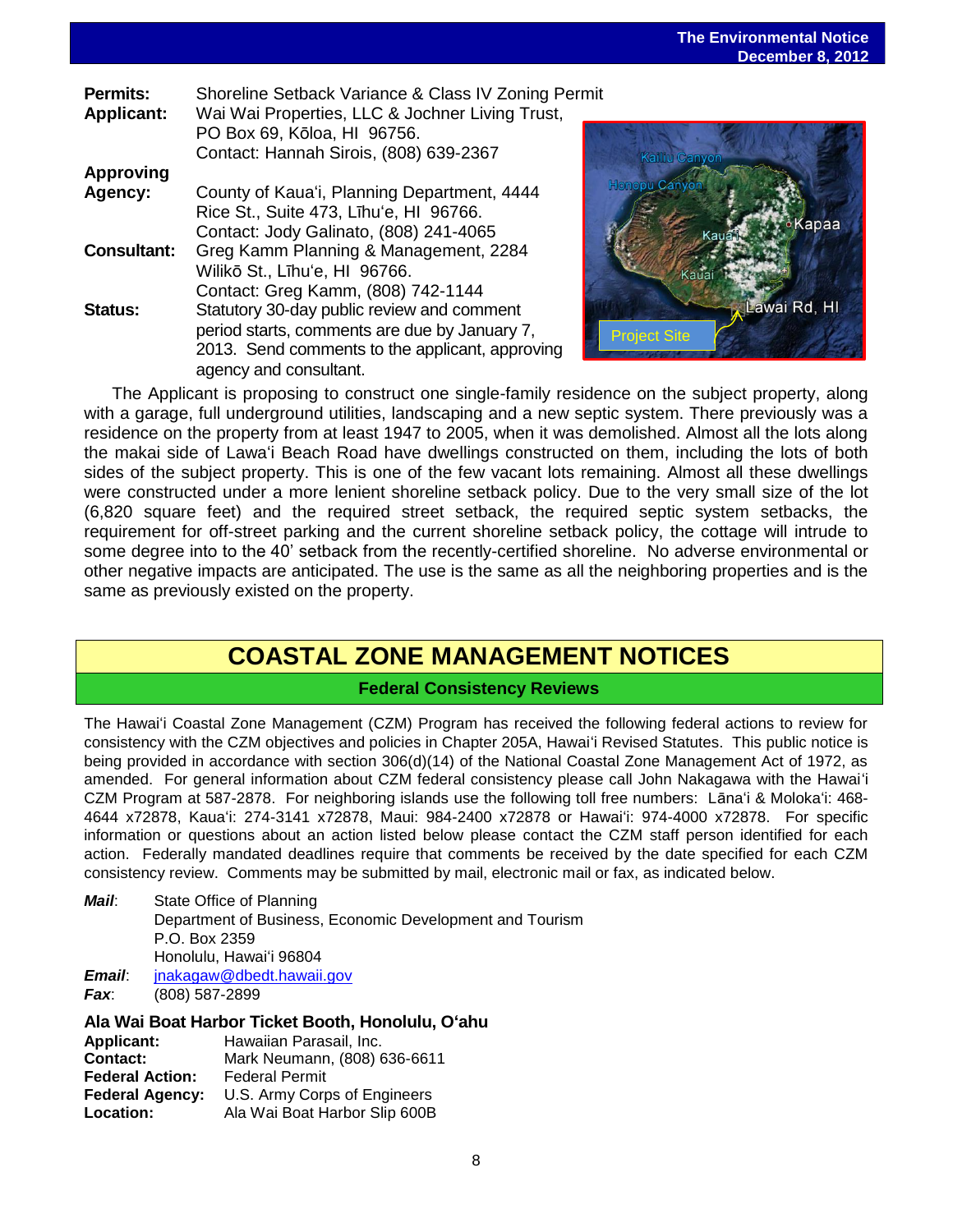**TMK:** (1) 2-3-37: Por. 12 **CZM Contact:** John Nakagawa, 587-2878, [jnakagaw@dbedt.hawaii.gov](mailto:jnakagaw@dbedt.hawaii.gov) **Proposed Action:** Construct a ticket booth to sell tickets for a commercial parasailing company, and to serve as a base of operations, from 8:00 am to 5:00 pm, for customers to check-in and board vessels docked at the adjoining boat slip. The ticket booth will be 6 feet x 6 feet with an aluminum base framework which will be bolted to the solid concrete base along the sidewalk and at the waterline.

**Comments Due:** December 24, 2012

## **Special Management Area (SMA) Minor Permits**

The SMA Minor permits below have been approved (HRS 205A-30). For more information, contact the county/state Planning Department. Honolulu (768-8014); Hawaiʻi (East Hi, 961-8288; West Hi, 323-4770); Kauaʻi (241-4050); Maui (270-7735); Kakaʻako or Kalaeloa Community Development District (587-2841).

| <b>Location (TMK)</b>                 | <b>Description (File No.)</b>                                                                                     | <b>Applicant/Agent</b>                  |
|---------------------------------------|-------------------------------------------------------------------------------------------------------------------|-----------------------------------------|
| Hawai'i: North Kona (7-5-020: 007)    | Remove and Replace Existing Curb Wall that<br>Supports a 4-foot High Security Fence at Makai<br>Pool (SMM 12-244) | Tamarock Masonry, Inc.                  |
| Hawai'i: South Kona (8-2-003: 029)    | 4-Lot Subdivision and Installation of Water Line<br>(SMM 12-245)                                                  | Elizabeth Marshall and Carol Gibson     |
| Hawai'i: South Kōhala (6-9-004: 032)  | "As-Built" Attached Ohana Dwelling (SMM 12-246)                                                                   | David W. Venuti and Kelly A.<br>Sheahan |
| Hawai'i: South Hilo (2-1-018: 026)    | After-the-Fact Tree Trimming and Proposed<br>Removal of Three Tree Trunks and Green Waste<br>Debris (SMM 12-247)  | Celeste Silva-Brock                     |
| Maui: (4-6-002: 006)                  | 3000 Square Feet Addition and Pool to Main<br>House (SM2 20120136)                                                | Joseph F Fedele                         |
| Maui: Lāhaina (4-6-032: 043)          | Lanai Extension (SM2 20120140)                                                                                    | Gronemeyer, Michael                     |
| Maui: Ka'anapali (4-4-014: 003)       | Temporary Ice Skating Rink (SM2 20120141)                                                                         | Carlos Rivera                           |
| Maui: (3-7-002: 011 and 3-8-007: 040) | Green House (SM2 20120142)                                                                                        | Susan Miller                            |

## **SHORELINE NOTICES**

## **Shoreline Certification Applications**

The shoreline certification applications above are available for review at the DLNR Offices on Kauaʻi, Hawaiʻi, Maui, and Honolulu, 1151 Punchbowl Street, Room 220 (HRS 205A-42 and HAR 13-222-12). All comments shall be submitted in writing to the State Land Surveyor, 1151 Punchbowl Street, Room 210, Honolulu, HI 96813 and postmarked no later than 15 calendar days from the date of the public notice of the application. For more information, call Ian Hirokawa at 587-0420.

| File No. | <b>Date</b> | Location                                                                                                                                                                                    | <b>Applicant/Owner</b>                    | TMK         |
|----------|-------------|---------------------------------------------------------------------------------------------------------------------------------------------------------------------------------------------|-------------------------------------------|-------------|
| OA-1505  | 11/14/12    | Lot 1104 of Land Court Application 677 (Map 254),<br>Kailua, Ko'olaupoko, Oahu<br>Address: 144 Ka'apuni Drive<br>Purpose: Calculate building potential and obtain<br>building permit        | Wesley T. Tengan/Laura<br><b>Broncato</b> | 4-3-013:039 |
| OA-1506  | 11/14/12    | Lot 19 Section "E" Extension No. 1, Kawailoa Beach<br>Lots, portion of R.P. 4475 L.C. Aw. 7713, Ap.33 to<br>V. Kamamalu<br>Address: 61-815 Papailoa Road<br>Purpose: Determine setback line | Arden T. Torcuato/Katrina<br>Chandler     | 6-1-004:096 |
| OA-1507  | 11/20/12    | Lot 1 & Lot 54-F of Land Court Application 1002<br>(Maps 2 & 8), Kane'ohe, Ko'olaupoko, O'ahu<br>Address: 45-002 Lilipuna Road<br>Purpose: Establish 40-ft shoreline setback line           | Imata & Associates,<br>Inc./Sevath Tanaka | 4-5-001:039 |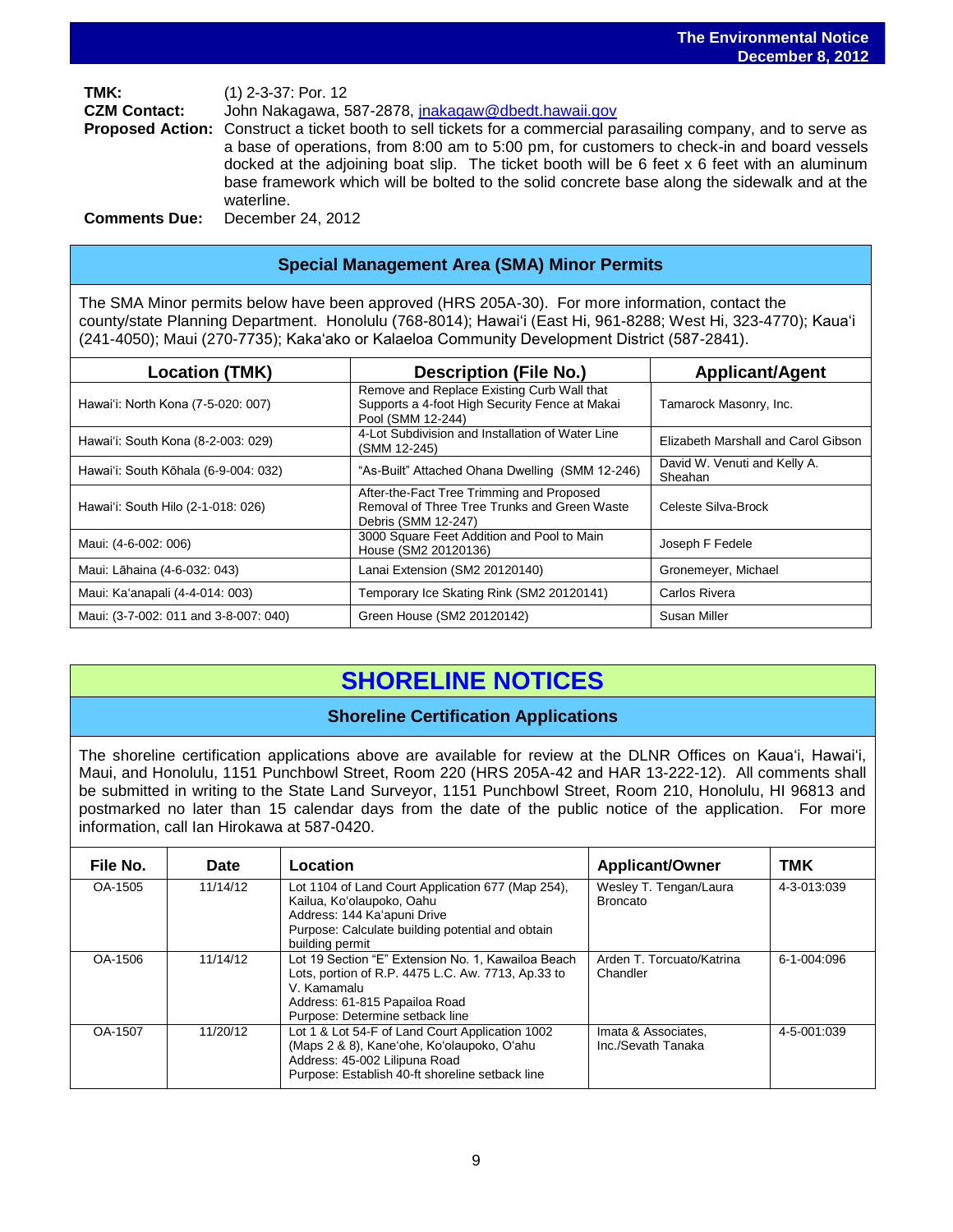### **The Environmental Notice December 8, 2012**

|               |          |                                                                                                                                                                                          |                                                                     | Deceniber 6, ZUTZ |
|---------------|----------|------------------------------------------------------------------------------------------------------------------------------------------------------------------------------------------|---------------------------------------------------------------------|-------------------|
|               |          |                                                                                                                                                                                          |                                                                     |                   |
| OA-1508       | 11/27/12 | Lot 23 of Land Court Application 1810 (Map 4),<br>Mokuleia, Waialua, O'ahu<br>Address: 68-673 Ho'omana Place<br>Purpose: Building setback                                                | Jaime F. Alimboyoguen/<br><b>Richard Sutton</b>                     | 6-8-010:014       |
| OA-1509       | 11/27/12 | Lot 22 of Land Court Application 1810 (Map 4),<br>Mokuleia, Waialua, O'ahu<br>Address: 68-675 Ho'omana Place<br>Purpose: Building setback                                                | Jaime F. Alimboyoguen/<br><b>Richard Sutton</b>                     | 6-8-010:015       |
| MA-532        | 11/19/12 | Lot 5 'Ainalani Lots, portion of Grant 3343 to Claus<br>Spreckels, Spreckelsville, Wailuku, Maui<br>Address: 584 Stable Road<br>Purpose: Determine shoreline setback                     | R.T. Tanaka Engineers, Inc./<br>Lim Family Trust                    | 3-8-002:077       |
| MA-533        | 11/23/12 | Lot 23 Waiohuli-Keokea Beach Lots Second Series,<br>Grant 12,575 to Fumio & Betty Y. Tsuji, Waiohuli-<br>Keokea, Kula, Maui<br>Address: 1536 Halama Street<br>Purpose: Building permit   | James McCall/<br>Toshio Okumura                                     | 3-9-010:011       |
| <b>HA-458</b> | 11/14/12 | Lot 47 Puako Beach Lots, Grant 13,488 to Charles<br>Harold Silva & Maude Keumauma Mana Silva,<br>Waimea, South Kohala, Hawai'i<br>Address: 69-1766 Puako Road<br>Purpose: County permits | Wes Thomas Associates/<br>Stephen T. Hurwitz & Robert<br>P. Chancer | 6-9-004:005       |
| HA-459        | 11/21/12 | Lot 2, portion of R.P. 8217, L.C. Aw. 3660 to John P.<br>Munn<br>Address: 76-6206 Ali'i Drive<br><b>Purposes: County permits</b>                                                         | Wes Thomas Associates/<br>Rocky Gentner                             | 7-6-016:030       |

## **Shoreline Certifications and Rejections**

The shoreline notices below have been proposed for certification or rejection by DLNR (HRS 205A-42 and HAR 13-222-26). Any person or agency who wants to appeal shall file a notice of appeal in writing with DLNR no later than 20 calendar days from the date of this public notice. Send the appeal to the Board of Land and Natural Resource, 1151 Punchbowl Street, Room 220, Honolulu, HI 96813.

| File No. | <b>Proposed/Rejected</b>  | Location                                             | <b>Applicant/Owner</b> | <b>TMK</b>  |
|----------|---------------------------|------------------------------------------------------|------------------------|-------------|
| OA-1504  | <b>Proposed Shoreline</b> | Lot 1-D as shown on Map 2 of Land Court              | ControlPoint           | 6-8-003:017 |
|          | Certification             | Application 824 situate at Mokuleia, Waialua, O'ahu  | Surveying,             |             |
|          |                           | Address: Farrington Highway                          | Inc./Mokuleia Shores   |             |
|          |                           | Purpose: Future subdivision of the subject property  | Holder, LLC            |             |
| MA-522   | <b>Proposed Shoreline</b> | Lot 6 Waipi'o Bay Partition being a portion of Royal | Jeffree Trudeau/ David | 2-9-007:050 |
|          | Certification             | Patent Grant 2079, Apana 3 to Kaiewe situate at      | C. Bolles              |             |
|          |                           | Huelo, Hamakualoa, Makawao, Maui                     |                        |             |
|          |                           | Address: 336 Door of Faith Road                      |                        |             |
|          |                           | Purpose: Building setback                            |                        |             |
| KA-367   | <b>Proposed Shoreline</b> | Parcel 2, being portion of Government (Crown) land   | Esaki Surveying and    | 1-2-002:036 |
|          | Certification             | of Waimea and Parcel 40 being portion of Hawai'i     | Mapping, Inc./State of | & 040       |
|          |                           | National Guard Site Governor's Executive Order       | Hawai'i                |             |
|          |                           | 1794 situate at Kekaha, Waimea, Kaua'i               |                        |             |
|          |                           | Address: Kaumuali'i Highway                          |                        |             |
|          |                           | Purpose: Determine shoreline setback                 |                        |             |

## **POLLUTION CONTROL PERMITS**

Below are some pollution control permits before the State Department of Health (HRS 342B and HAR 11-60.1). For more information, contact the number given.

| <b>Branch</b>                                           | <b>Applicant and</b>                                                                              | <b>Project</b>                                            | Date                         | <b>Proposed</b>                                                                                          |
|---------------------------------------------------------|---------------------------------------------------------------------------------------------------|-----------------------------------------------------------|------------------------------|----------------------------------------------------------------------------------------------------------|
| <b>Permit Type</b>                                      | <b>Permit Number</b>                                                                              | Location                                                  |                              | <b>Use</b>                                                                                               |
| Clean Air Branch,<br>586-4200, Covered<br>Source Permit | Hawaiian Electric Company, Inc.<br>Permit Renewal Application<br>No. 0240-04<br>CSP No. 0240-01-C | Located at:<br>89-900 Farrington Hwy.,<br>Wai'anae, O'ahu | Comments<br>Due:<br>12/21/12 | Kahe Generating Station<br>Six (6) Boilers and Two<br>(2) Black Start Diesel<br><b>Engine Generators</b> |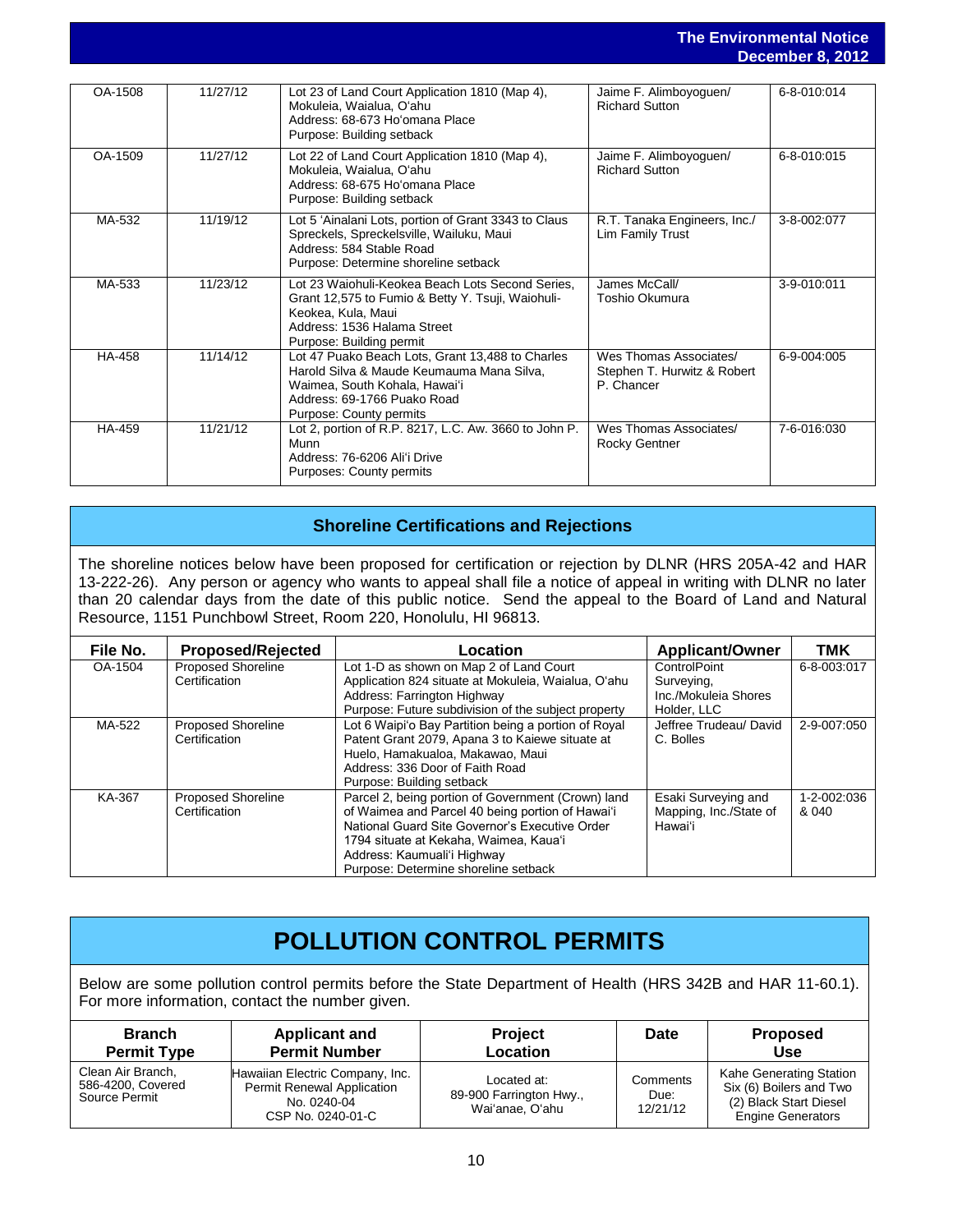### **The Environmental Notice December 8, 2012**

|                                                              |                                                                                                                                               |                                                                                                           |                              | December 0, 2012                                                                                                                                     |
|--------------------------------------------------------------|-----------------------------------------------------------------------------------------------------------------------------------------------|-----------------------------------------------------------------------------------------------------------|------------------------------|------------------------------------------------------------------------------------------------------------------------------------------------------|
| Clean Air Branch,<br>586-4200, -Non-Covered<br>Source Permit | University of Hawai'i<br>Application for Initial Permit<br>No. 0775-01<br>Temporary NSP<br>No. 0775-01-NT                                     | Located at:<br>Pōhakuloa Training Area,<br>Saddle Road, MM36, Hawai'i                                     | Issued:<br>11/16/12          | Drilling Rig with Two (2)<br>Diesel Engines                                                                                                          |
| Clean Air Branch,<br>586-4200, Non-Covered<br>Source Permit  | Maui Electric Company, Ltd.<br>Application for Modification<br>No. 0456-05<br>NSP No. 0456-01-N                                               | Located at:<br>Hana Substation No. 41, Hana,<br>Maui                                                      | Issued:<br>11/16/12          | Two (2) 1.0 MW Diesel<br><b>Engine Generators</b>                                                                                                    |
| Clean Air Branch,<br>586-4200, Non Covered<br>Source Permit  | T.J. Gomes Trucking<br>Company, Inc.<br>Renewal Application<br>No. 0666-03<br>NSP No. 0666-01-NT                                              | Located at:<br>UTM Coordinates (Zone 4)<br>759,913 Meters East<br>2,311,195 Meters North<br>Wailuku, Maui | Issued:<br>11/16/12          | 280 TPH Mobile Screen<br>with 99 HP Diesel<br>Engine, 159 TPH Screen<br>with<br>40 HP Diesel Engine, and<br>TPH Screen with 46.5 HP<br>Diesel Engine |
| Clean Air Branch,<br>586-4200, Covered<br>Source Permit      | Yamada & Sons, Inc.<br>Application for Renewal<br>No. 0376-02<br>Application for Significant<br>Modification No. 0376-03<br>CSP No. 0376-01-C | Located at:<br>169 Railroad Avenue, Hilo,<br>Hawai'i                                                      | Comments<br>Due:<br>12/27/12 | 210 TPH Hot Mix Asphalt<br>Concrete Batch Plant                                                                                                      |

## **CONSERVATION DISTRICT USE APPLICATIONS**

Persons interested in commenting on the following Conservation District Use Applications or interested in receiving notification of determinations on Conservation District Use Applications must submit comments and requests to the Department of Land and Natural Resources. Notification requests must include the following information: 1) Name and address of the requestor; 2) The application for which the requestor would like to receive notice of determination; and 3) The date the notice was initially published in the Environmental Notice. Send comments and requests to: Department of Land and Natural Resources, Office of Conservation and Coastal Lands, P.O. Box 621, Honolulu, HI, 96809. DLNR will make every effort to notify those interested in the subject CDUAs. However, DLNR is not obligated to notify any person not strictly complying with the above requirements. For more information, please contact the Office of Conservation and Coastal Lands staff listed.

| <b>Project File No.:</b>    | CDUA HA-3643                                       |
|-----------------------------|----------------------------------------------------|
| <b>Name of Applicant:</b>   | Hawai'i Conference Foundation, Hōkūloa Church      |
| Location:                   | Lālāmilo, South Kōhala, Island of Hawai'i, Hawai'i |
| TMKs:                       | (3) 6-9-002:007, 008, 009 & 010                    |
| <b>Proposed Action:</b>     | Subdivision and Consolidation of Property          |
| 343, HRS Determination:     | Exempt                                             |
| <b>Applicant's Contact:</b> | Gregory R. Mooers (808) 880-1455                   |
| <b>OCCL Staff Contact:</b>  | Alex J. Roy (808) 587-0316                         |
|                             |                                                    |
| <b>Project File No.:</b>    | CDUA KA-3649                                       |
| <b>Name of Applicant:</b>   | County of Kaua'i, Department of Public Works       |
| Location:                   | Submerged land of Kāpa'a, Kaua'i                   |
| TMK:                        | Makai of (4) 4-5-002:023 & Plat (4) 4-5-001:       |
| <b>Proposed Action:</b>     | Seawall Reconstruction                             |
| 343, HRS determination:     | FONSI published January 8, 2012                    |
| <b>Applicant's Contact:</b> | Brian Takeda of RM Towill Corp. (808) 842-1133     |
| <b>OCCL Staff Contact:</b>  | K. Tiger Mills (808) 587-0382                      |
| <b>Project File No.:</b>    | CDUA HA-3650                                       |
| <b>Name of Applicant:</b>   | Pacific Plains, LLC.                               |
| Location:                   | 'Ā'amakao/Halawa, North Kōhala, Hawai'i            |
| TMKs:                       |                                                    |
|                             | (3) 8-3-004:001 and (3) 8-3-005:001                |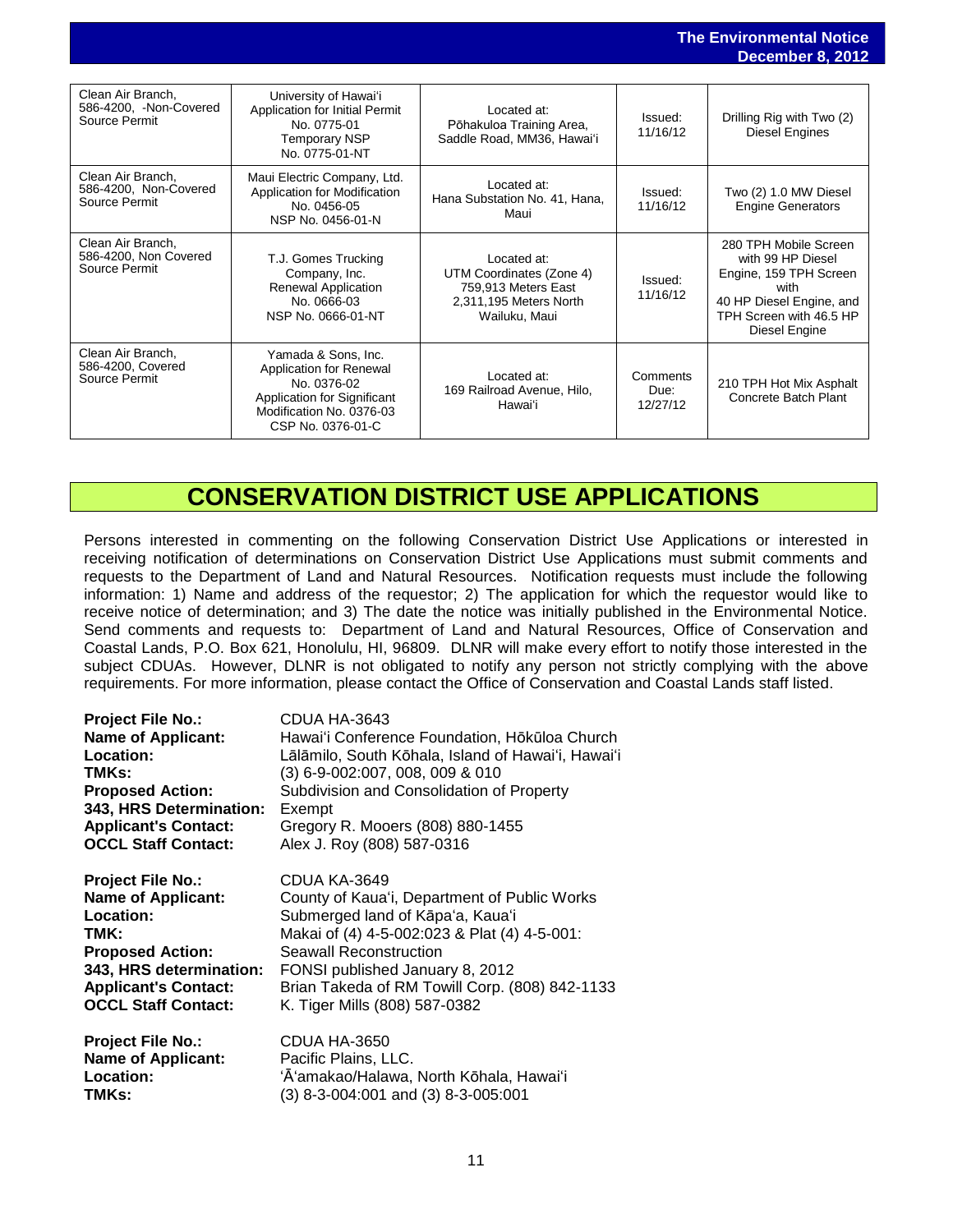|                                                                                                                                                                                                | December 0, ZUTZ                                                                                                                                                                                                                                                                                                                                                                                                                                                                                                                                                                                      |
|------------------------------------------------------------------------------------------------------------------------------------------------------------------------------------------------|-------------------------------------------------------------------------------------------------------------------------------------------------------------------------------------------------------------------------------------------------------------------------------------------------------------------------------------------------------------------------------------------------------------------------------------------------------------------------------------------------------------------------------------------------------------------------------------------------------|
| <b>Proposed Action:</b><br>343, HRS determination:<br><b>Applicant's Contact:</b><br><b>OCCL Staff Contact:</b>                                                                                | Consolidation and Subdivision<br>Exempt, HAR, $\S$ 11-200-8(a)(1) No expansion or change of use beyond that<br>previously existing<br>Steve Lim, Esq. of Carlsmith Ball LLP. (808) 935-6644<br>K. Tiger Mills (808) 587-0382                                                                                                                                                                                                                                                                                                                                                                          |
| <b>Project File No.:</b><br><b>Name of Applicant:</b><br>Location:<br>TMKs:<br><b>Proposed Action:</b><br>343, HRS determination:<br><b>Applicant's Contact:</b><br><b>OCCL Staff Contact:</b> | CDUA HA-3651<br>State of Hawai'i, Department of Transportation-Harbors Division<br>Submerged land of Kuhi'o Bay, Waiakea, S. Hilo, Hawai'i<br>Makai of (3) 2-1-007:007 & 037<br>Pier 4 Construction<br>FONSI published August 23, 2001<br>Joanne Hiramatsu of Oceanit (808) 531-3017<br>K. Tiger Mills (808) 587-0382                                                                                                                                                                                                                                                                                 |
| <b>Project File No:</b><br><b>Name of Applicant:</b><br>Location:<br>TMKs:<br><b>Proposed Action:</b><br>343, HRS Determination:<br><b>Applicant's Contact:</b><br><b>OCCL Staff Contact:</b>  | CDUA OA-3652<br>State of Hawai'i, Department of Accounting and General Services (DAGS),<br>Information and Communication Services Division<br>Mt. Ka'ala Radio Facility, 'ahupua'a of Kamānanui and Wai'ānae, Wahiawa and<br><b>Waialua Districts</b><br>$(1)$ 6-7-003:023 and 025<br>Moderate Alteration to Existing Land Use (tower replacement, electrical upgrades)<br>FONSI published on April 8, 2012<br>Ron Sato, Helber Hastert and Fee, Planners, Inc., 733 Bishop Street, Suite 2590,<br>Honolulu, HI 96813; (808) 545-2055<br>Michael Cain, PO Box 621, Honolulu, HI 96809; (808) 587-0048 |
|                                                                                                                                                                                                |                                                                                                                                                                                                                                                                                                                                                                                                                                                                                                                                                                                                       |

## **FEDERAL NOTICES**

### 1. **[Taking of Marine Mammals Incidental to Commercial Fishing Operations; False Killer Whale Take](http://www.gpo.gov/fdsys/pkg/FR-2012-11-29/pdf/2012-28750.pdf)  [Reduction Plan](http://www.gpo.gov/fdsys/pkg/FR-2012-11-29/pdf/2012-28750.pdf)**

The National Marine Fisheries Service (NMFS), National Oceanic and Atmospheric Administration (NOAA), U. S. Department of Commerce, has issued a final rule as a part of its final False Killer Whale Take Reduction Plan (FKWTRP). This plan includes regulatory measures and non-regulatory measures and recommendations to reduce mortalities and serious injuries of false killer whales in Hawai'i-based long line fisheries. Regulatory measures include gear requirements, long line prohibited areas, training and certification in marine mammal handling and release, captains' supervision of marine mammal handling and release, and posting of NMFSapproved placards on long line vessels. In this rule, NMFS also recommends research and data collection programs. This final rule also revises the boundaries of the long line prohibited area around the main Hawaiian Islands to be consistent with the prohibited area established under the FKWTRP regulations. The FKWTRP is based on consensus recommendations submitted to NMFS by the False Killer Whale Take Reduction Team (Team), with certain modifications described herein that were determined to be necessary to meet the requirements of the MMPA. This final rule is necessary because current mortality and serious injury levels of the Hawai'i Pelagic and Hawai'i Insular stocks of false killer whales incidental to the Hawai'i-based pelagic long line fisheries are above the stocks' potential biological removal (PBR) levels, and are therefore inconsistent with the short- and long-term goals of the Marine Mammal Protection Act (MMPA). The FKWTRP is intended to meet the requirements of the MMPA. **DATES:** This rule is effective December 31, 2012, except for the addition of §§ 229.3(v) and 229.37(c), which are effective February 27, 2013. **ADDRESSES:** This final rule (the False Killer Whale Take Reduction Plan, or FKWTRP), the final Environmental Assessment, Regulatory Impact Review, and Final Regulatory Flexibility Analysis, the proposed rule (proposed FKWTRP), the FKWTRP compliance guide, the recommendations submitted by the Team (the Draft FKWTRP), references, and other background documents are identified by NOAA–NMFS–2011–0042 and are available at *www.regulations.gov,* at the Take Reduction Team web site: [www.nmfs.noaa.gov/pr/interactions/trt/falsekillerwhale.htm,](http://www.nmfs.noaa.gov/pr/interactions/trt/falsekillerwhale.htm) or by submitting a request to the Regulatory Branch Chief, NMFS Pacific Islands Region (PIR), 1601 Kapi'olani Blvd., Suite 1110, Honolulu, HI 96814. **FOR FURTHER INFORMATION CONTACT:** Nancy Young, NMFS PIR, *Nancy.Young@noaa.gov,* 808–944–2282;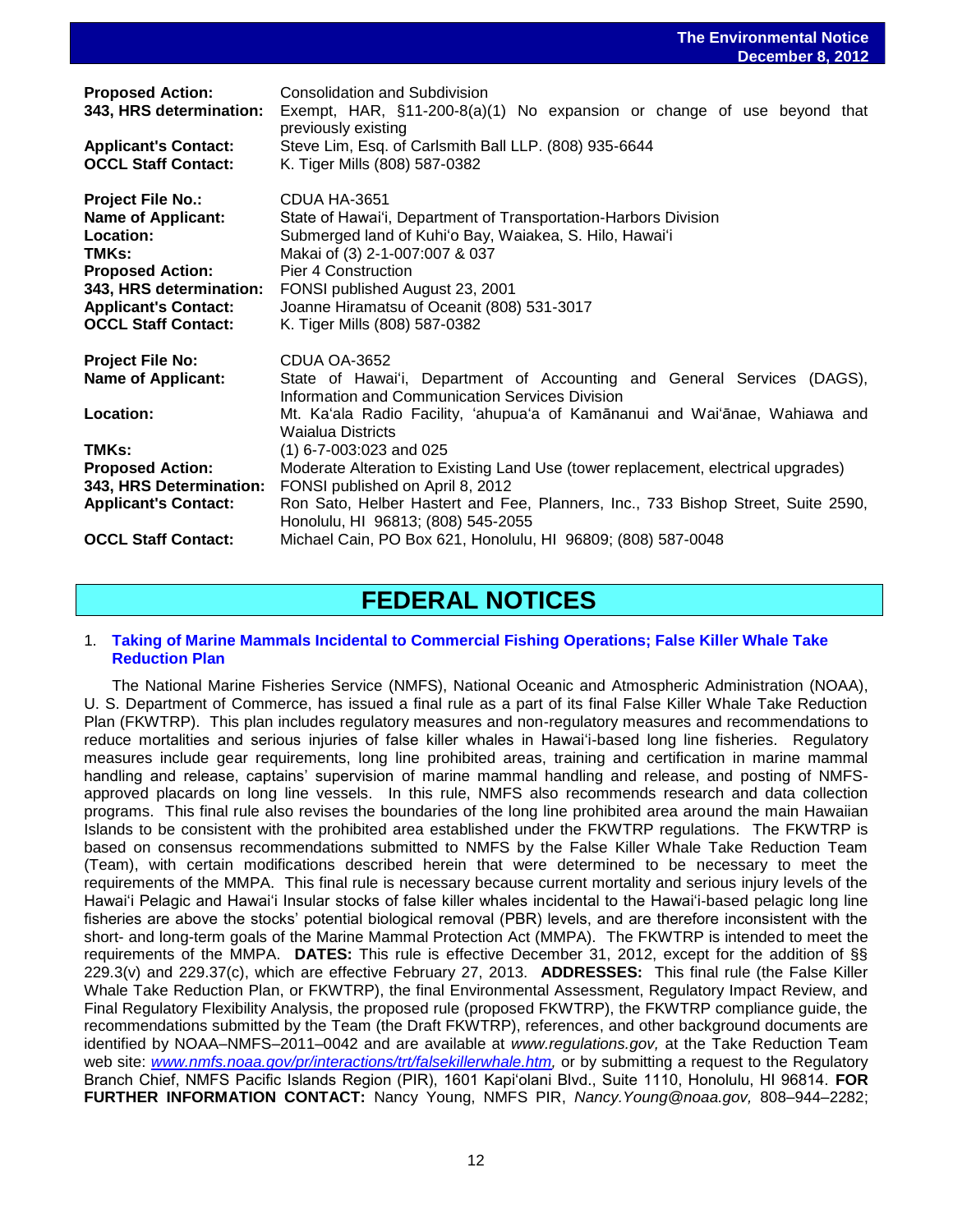Lance Smith, NMFS PIR, *Lance.Smith@noaa.gov,* 808–944–2258; or Kristy Long, NMFS Office of Protected Resources, *Kristy.Long@noaa.gov,* 301–713–2322 (see, 77 F.R. 71260, November 29, 2012).

### 2. **[Endangered and Threatened Wildlife and Plants; Endangered Status for the Main Hawaiian Islands](http://www.gpo.gov/fdsys/pkg/FR-2012-11-28/pdf/2012-28766.pdf)  [Insular False Killer Whale Distinct Population Segment](http://www.gpo.gov/fdsys/pkg/FR-2012-11-28/pdf/2012-28766.pdf)**

The National Marine Fisheries Service (NMFS), National Oceanic and Atmospheric Administration (NOAA), U. S. Department of Commerce in response to a petition from the Natural Resources Defense Council, issued a final determination to list the Main Hawaiian Islands insular false killer whale (*Pseudorca crassidens*) distinct population segment (DPS) as an endangered species under the Endangered Species Act (ESA). NMFS intends to consider critical habitat for this DPS in a separate rulemaking. The effect of this action will be to implement the protective features of the ESA to conserve and recover this species. **DATES:** This final rule is effective on December 28, 2012. **ADDRESSES:** National Marine Fisheries Service, Pacific Islands Regional Office, Protected Resources Division, 1601 Kapi'olani Blvd., Suite 1110, Honolulu HI, 96814. **FOR FURTHER INFORMATION CONTACT:** Krista Graham, NMFS, Pacific Islands Regional Office, 808–944–2238; Lisa van Atta, NMFS, Pacific Islands Regional Office, 808–944–2257; or Dwayne Meadows, NMFS, Office of Protected Resources, 301–427–8403. The final rule, references, and other materials relating to this determination can be found on the NMFS Web site at *http://www.fpir.noaa.gov/PRD/prd false* killer whale.html (see, 77 F.R. 70195, November 28, 2012).